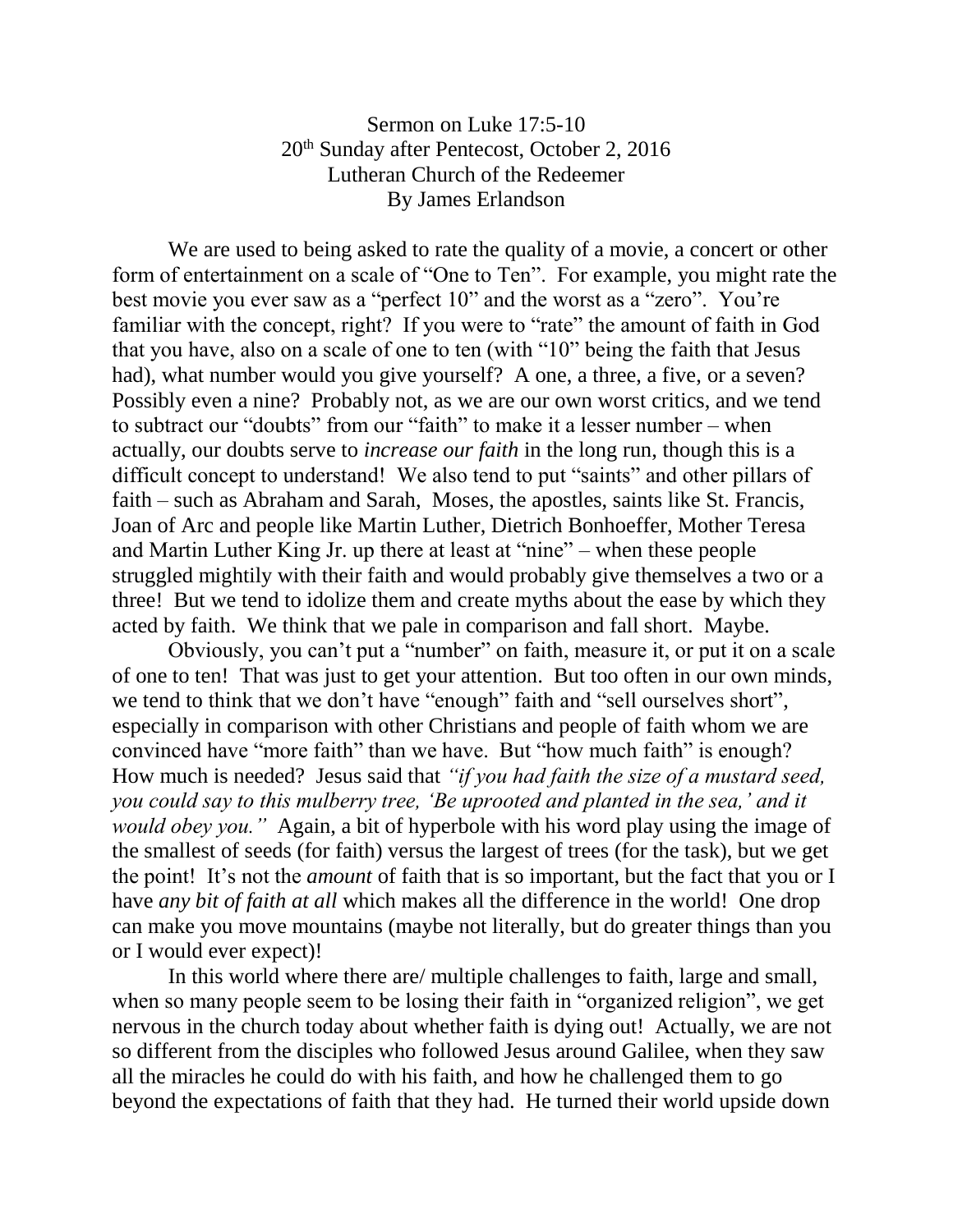by saying a poor man like Lazarus was going to heaven before a rich man would, and told them how many times we must forgive someone who does wrong to us *(at least seven times a day – an infinite number!).* So the disciples cried out to Jesus at the seemingly hopeless task of having enough faith to do such things, and said, *"Lord, increase our faith!"* That's when Jesus said all you need is *faith the size of a mustard seed.* The tiniest bit of faith is enough. For it is the "secret ingredient," which changes your life from hopelessness and despair to hope and trust. So what is *faith?* How would you define it?

Too often today we think of faith as belief in a set of principles, such as the beliefs listed in the Apostles' or Nicene Creed. But in a world and culture where rational thought is "king" – when we don't believe something unless you can prove it by being able to see it, touch it, measure it or understand it – faith as "cognitive certainty" is *impossible!* Because you can't prove anything by faith to satisfy every doubt. (That was Thomas's original challenge, which we all share!) So faith cannot mean the ability to believe some, most, or all that we are taught in Christian doctrine. If it were, then most of us could not confess the Apostles' Creed with total integrity – we would have to "cross our fingers" every Sunday! Right? It's like trying to sing "*the land of the free and the home of the brave"* with our hands over our hearts – we'd all have to "take a knee" because we know it's not always true! So faith is not "cognitive certainty" – it doesn't mean "I believe in all of these impossible things without a doubt"! So what is it?

In the letter to the Hebrews, we read that *faith is the assurance of things hoped for, the conviction of things not seen."(Heb 11:1)* The true definition of the word "faith" (*pistis* in Greek) is *"trust, confidence, commitment"* in a person or a principle – and for us Christians, in God, in the person of Christ Jesus, our Savior. Martin Luther's favorite term for faith is *trust.* Which leaves room for doubt – and questions - about some of the things said about or attributed to Jesus, but *trust, hope, and confidence* in the person who gave his live for us, who was raised to life in order to give us new life forever! And commitment to follow him, in order to experience this new life which Jesus has promised to us all.

It starts with trust in God for the small, mundane things in life – and if we can trust God there, it will eventually translate to the bigger things. It's like when a child learns to trust his or her parents in the little things, they will trust them to bring more important things later in life. We learn to thank God for our food in table prayers, and learn to trust that God will provide for our needs – and then we learn to take all of our needs to God in prayer. But it starts with *"God is great, God is good, and we thank him for our food"* – that is one place where faith starts, like a little mustard see, and begins to grow! In the end, this childlike faith in a God who provides food and drink to us as children grows to the time when we trust in the God who welcomes us to eternal life when we come to our time of dying. It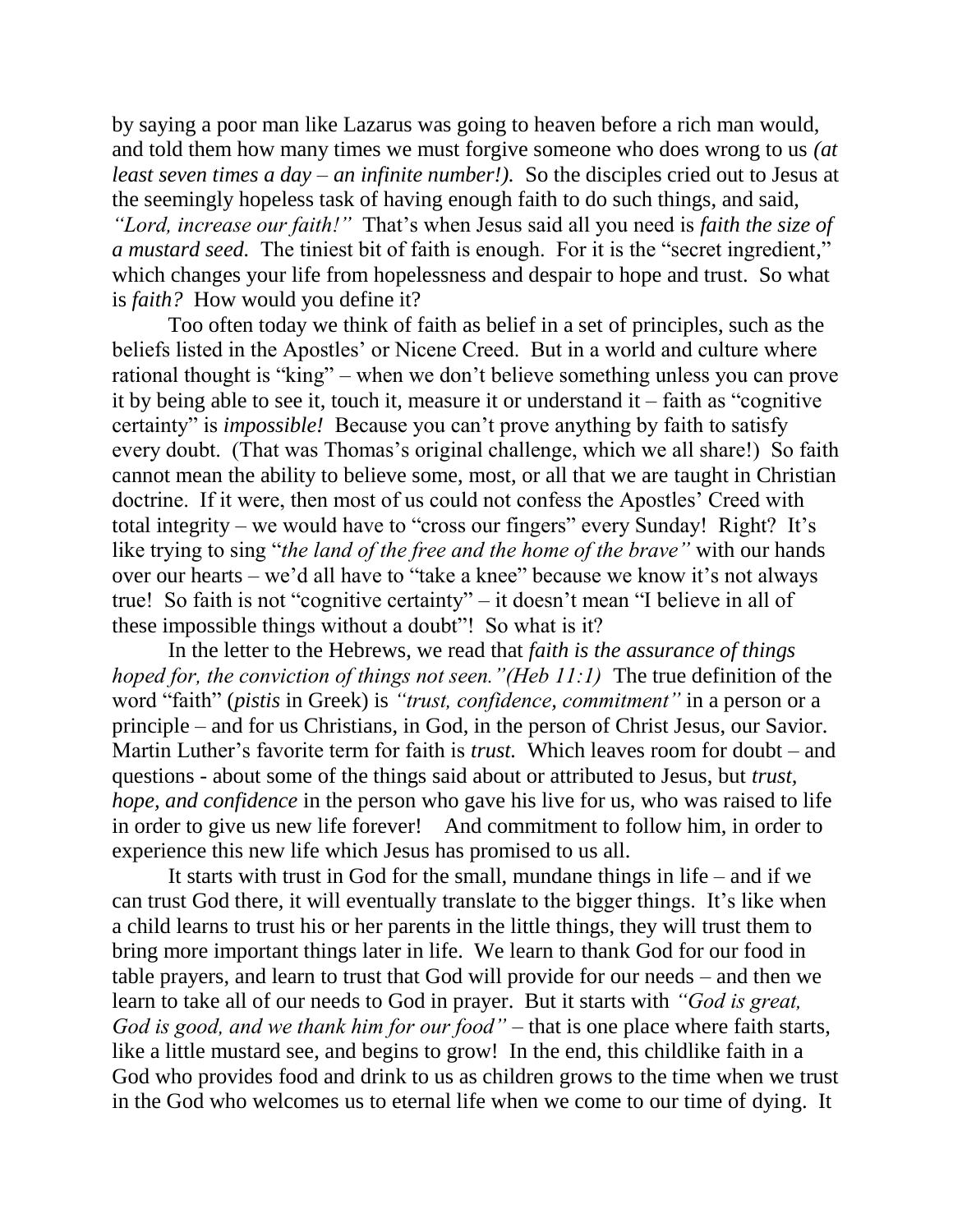is also expressed in the trust we have in God to "move mountains" in state or federal legislation, to change laws, save lives, and even to reform and transform the Church according to principles of faith (such as compassion, mercy, justice and equity for all people).

To Jesus, faith is a so simple – it's an expectation, and not extraordinary that his disciples have it! This is what he means when he said in the second paragraph of the lesson that it was like having a servant who did their work (which was expected of them – you don't have to thank them expressly for doing their duty!). It's an analogy to what living by faith is like. Jesus expects you and me to trust him, to trust God, and act accordingly. It should be *so simple* – like breathing, like eating and drinking – but we know that the simplest thing can be *so hard!* Like having faith and trust in God to provide, when from the beginning of time we human beings have *rebelled against God, and sought to go our own way!* There are so many other distractions in life, and idols to worship, that the simplest thing of trusting God and following Jesus in our lives can be the hardest thing of all! Because we'd rather do it ourselves! And then, when things fall apart, we blame God or lament our misfortune and ask for help. It's our human nature!

But Jesus offers a better way, a simpler way to live, with trust and faith in the one God who gives us life. It's a matter of obedience to God, and duty for the Christian, now that we have been baptized – similar to when one serves in the armed forces, and you obey orders and do your duty – without expecting gratitude and thanks in return. It simply is our duty…and our joy, as we say in the preface to the Eucharistic prayer in our liturgy! To live with faith as an expression of our thanks to God for the gift of life, forgiveness of sins, and life everlasting!

So perhaps rather than simply seeking to define what faith is, we should share examples of what faith looks like. In Luke's gospel, faith is persistence in reaching out to Jesus, trusting in Jesus' authority and power, as the Roman centurion did when he called upon Jesus to heal his sick servant, expecting Jesus to have the power and authority to heal just like he had authority as a Roman officer. Faith is when we respond with love for the forgiveness we have received from Christ, as the woman in Luke's gospel did when she washed Jesus's feet with her tears. Faith is not letting our fear get the upper hand, when Jesus calls us to deny ourselves, carry the cross and follow him – when we'd rather hide out and remain invisible. Faith means being willing to take risks challenging the status quo, as when Jesus faced the betrayal and suffering that was going to come, and put in front of his disciples a little child and told them to welcome her as they would welcome Christ himself. So we are challenged to address poverty, suffering, hunger and abuse experienced by children in this world, not only in Aleppo, Syria, but also in our own communities in St. Paul and Minneapolis, and on Indian reservations in Minnesota, North and South Dakota. Faith is giving praise to God